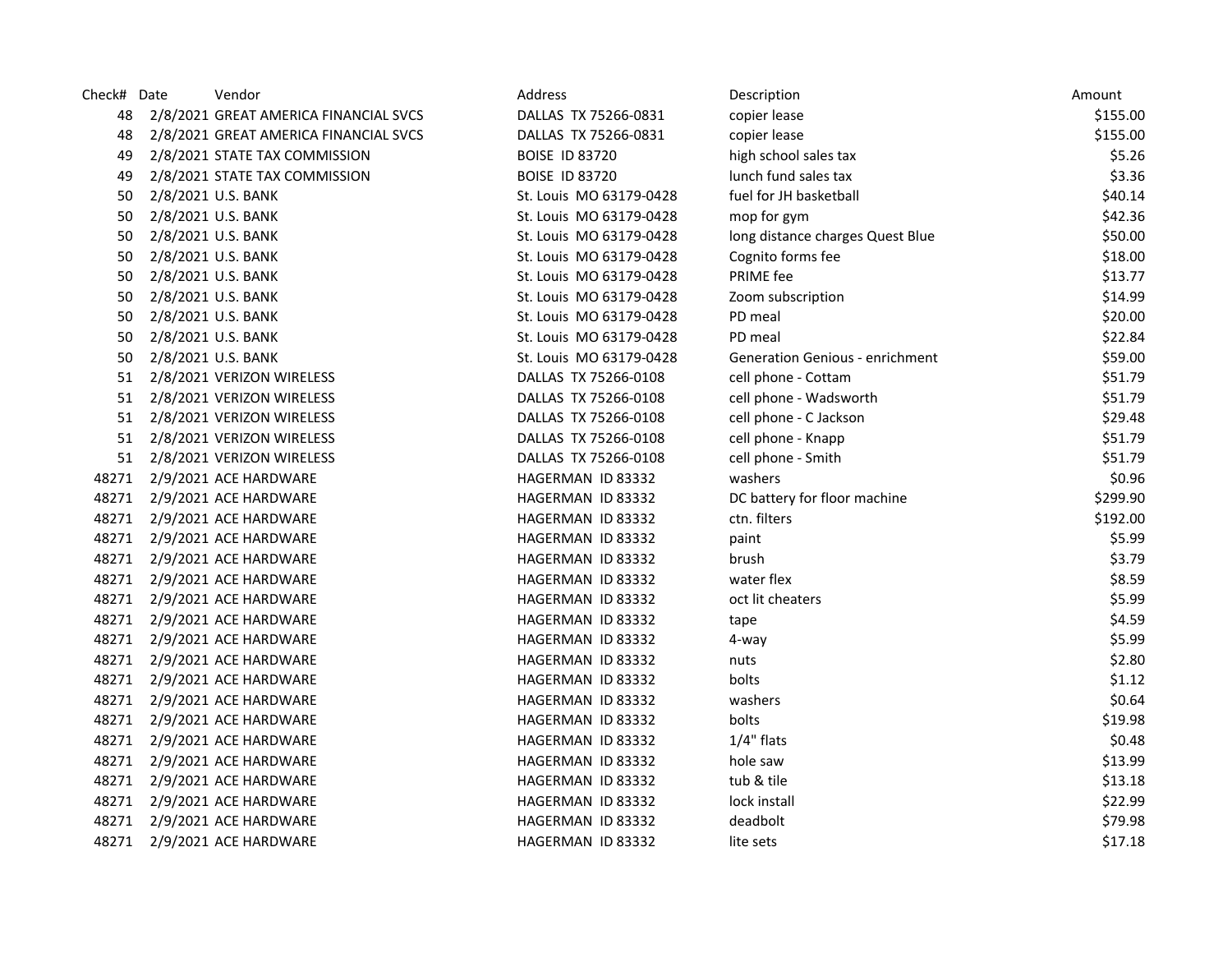| 48271 | 2/9/2021 ACE HARDWARE | HAGERMAN ID 83332 | spray paint                | \$11.97 |
|-------|-----------------------|-------------------|----------------------------|---------|
| 48271 | 2/9/2021 ACE HARDWARE | HAGERMAN ID 83332 | hasp                       | \$0.35  |
| 48271 | 2/9/2021 ACE HARDWARE | HAGERMAN ID 83332 | outlet strip               | \$7.99  |
| 48271 | 2/9/2021 ACE HARDWARE | HAGERMAN ID 83332 | $1/2x$ 3/8" galv bushing   | \$1.99  |
| 48271 | 2/9/2021 ACE HARDWARE | HAGERMAN ID 83332 | $1/2$ " supply $12$ "      | \$5.99  |
| 48271 | 2/9/2021 ACE HARDWARE | HAGERMAN ID 83332 | $1/2$ " supply $20$ "      | \$8.59  |
| 48271 | 2/9/2021 ACE HARDWARE | HAGERMAN ID 83332 | $3/8"$ union               | \$6.49  |
| 48271 | 2/9/2021 ACE HARDWARE | HAGERMAN ID 83332 | outlet adapter             | \$11.98 |
| 48271 | 2/9/2021 ACE HARDWARE | HAGERMAN ID 83332 | extension cord             | \$9.99  |
| 48271 | 2/9/2021 ACE HARDWARE | HAGERMAN ID 83332 | teflon tape                | \$3.59  |
| 48271 | 2/9/2021 ACE HARDWARE | HAGERMAN ID 83332 | flex                       | \$8.59  |
| 48271 | 2/9/2021 ACE HARDWARE | HAGERMAN ID 83332 | nut                        | \$2.89  |
| 48271 | 2/9/2021 ACE HARDWARE | HAGERMAN ID 83332 | $1-1/2x$ 1-1/4" red washer | \$1.69  |
| 48271 | 2/9/2021 ACE HARDWARE | HAGERMAN ID 83332 | 2x12x10                    | \$14.10 |
| 48271 | 2/9/2021 ACE HARDWARE | HAGERMAN ID 83332 | stain                      | \$7.59  |
| 48271 | 2/9/2021 ACE HARDWARE | HAGERMAN ID 83332 | ceiling hook               | \$4.59  |
| 48271 | 2/9/2021 ACE HARDWARE | HAGERMAN ID 83332 | fly swatter                | \$2.99  |
| 48271 | 2/9/2021 ACE HARDWARE | HAGERMAN ID 83332 | trailer adapter            | \$8.99  |
| 48271 | 2/9/2021 ACE HARDWARE | HAGERMAN ID 83332 | pkg. rivets                | \$7.77  |
| 48271 | 2/9/2021 ACE HARDWARE | HAGERMAN ID 83332 | heat shrink                | \$8.37  |
| 48271 | 2/9/2021 ACE HARDWARE | HAGERMAN ID 83332 | bushing                    | \$2.59  |
| 48271 | 2/9/2021 ACE HARDWARE | HAGERMAN ID 83332 | 2" tee                     | \$3.99  |
| 48271 | 2/9/2021 ACE HARDWARE | HAGERMAN ID 83332 | 2" coupler                 | \$1.59  |
| 48271 | 2/9/2021 ACE HARDWARE | HAGERMAN ID 83332 | glue primer                | \$6.99  |
| 48271 | 2/9/2021 ACE HARDWARE | HAGERMAN ID 83332 | roller cover               | \$5.99  |
| 48271 | 2/9/2021 ACE HARDWARE | HAGERMAN ID 83332 | roller cover               | \$9.98  |
| 48271 | 2/9/2021 ACE HARDWARE | HAGERMAN ID 83332 | 1/4"                       | \$0.88  |
| 48271 | 2/9/2021 ACE HARDWARE | HAGERMAN ID 83332 | 1/4" washer                | \$0.90  |
| 48271 | 2/9/2021 ACE HARDWARE | HAGERMAN ID 83332 | fender                     | \$1.50  |
| 48271 | 2/9/2021 ACE HARDWARE | HAGERMAN ID 83332 | blades                     | \$2.59  |
| 48271 | 2/9/2021 ACE HARDWARE | HAGERMAN ID 83332 | Windex & Dawn              | \$2.99  |
| 48271 | 2/9/2021 ACE HARDWARE | HAGERMAN ID 83332 | spray paint                | \$6.99  |
| 48271 | 2/9/2021 ACE HARDWARE | HAGERMAN ID 83332 | spray paint                | \$4.99  |
| 48271 | 2/9/2021 ACE HARDWARE | HAGERMAN ID 83332 | paint                      | \$9.59  |
| 48271 | 2/9/2021 ACE HARDWARE | HAGERMAN ID 83332 | paint                      | \$5.59  |
| 48271 | 2/9/2021 ACE HARDWARE | HAGERMAN ID 83332 | paint                      | \$9.59  |
| 48271 | 2/9/2021 ACE HARDWARE | HAGERMAN ID 83332 | paint                      | \$5.99  |
| 48271 | 2/9/2021 ACE HARDWARE | HAGERMAN ID 83332 | water heater element       | \$27.98 |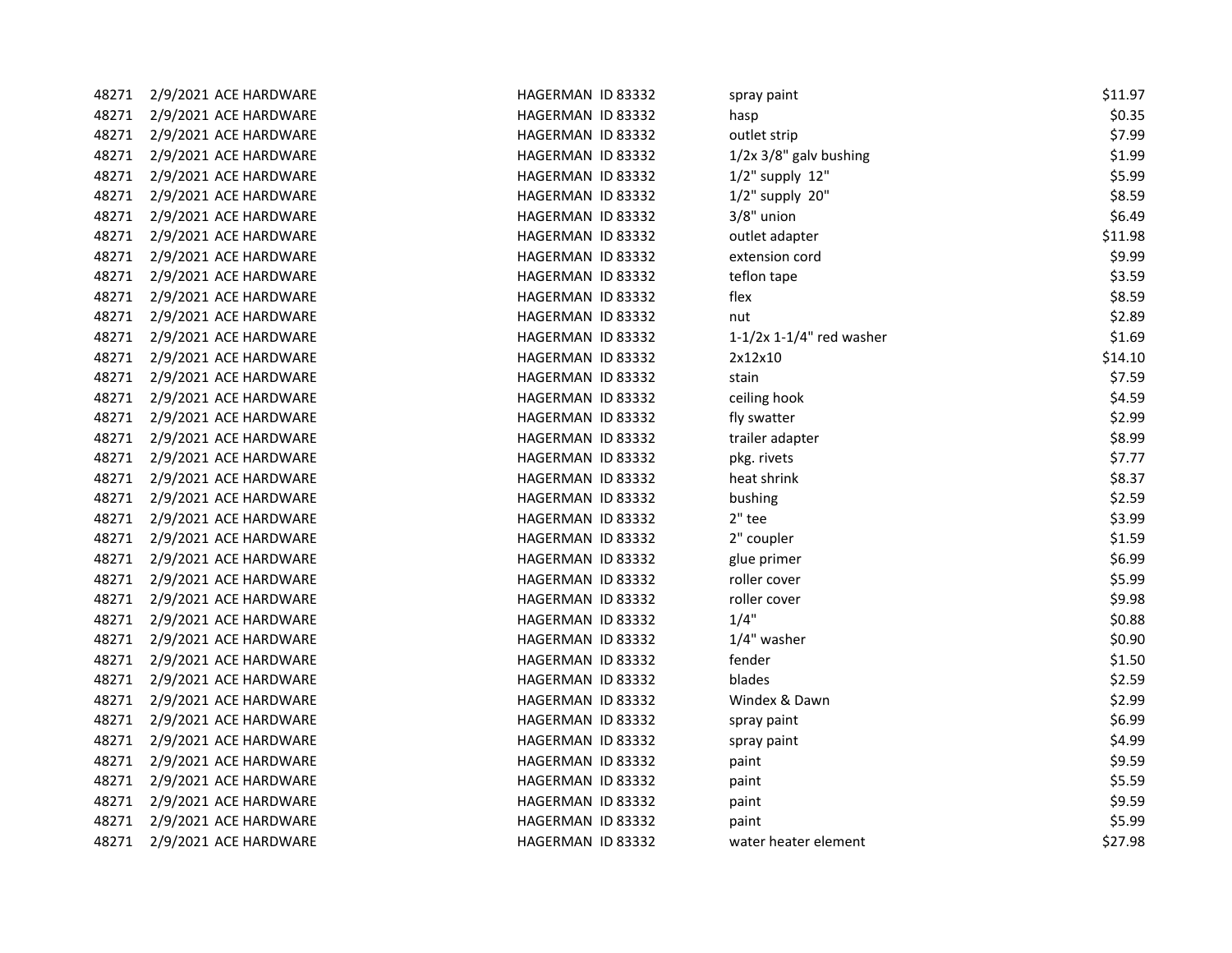| 48271 | 2/9/2021 ACE HARDWARE | HAGERMAN ID 83332 | tape            | \$6.99  |
|-------|-----------------------|-------------------|-----------------|---------|
| 48271 | 2/9/2021 ACE HARDWARE | HAGERMAN ID 83332 | bolts           | \$1.04  |
| 48271 | 2/9/2021 ACE HARDWARE | HAGERMAN ID 83332 | washers         | \$0.88  |
| 48271 | 2/9/2021 ACE HARDWARE | HAGERMAN ID 83332 | bolts           | \$0.32  |
| 48271 | 2/9/2021 ACE HARDWARE | HAGERMAN ID 83332 | roller cover    | \$5.99  |
| 48271 | 2/9/2021 ACE HARDWARE | HAGERMAN ID 83332 | paint cover     | \$9.59  |
| 48271 | 2/9/2021 ACE HARDWARE | HAGERMAN ID 83332 | ferrules        | \$2.49  |
| 48271 | 2/9/2021 ACE HARDWARE | HAGERMAN ID 83332 | 1" poly 90      | \$1.49  |
| 48271 | 2/9/2021 ACE HARDWARE | HAGERMAN ID 83332 | spray paint     | \$3.99  |
| 48271 | 2/9/2021 ACE HARDWARE | HAGERMAN ID 83332 | tape            | \$2.39  |
| 48271 | 2/9/2021 ACE HARDWARE | HAGERMAN ID 83332 | gorilla glue    | \$9.99  |
| 48271 | 2/9/2021 ACE HARDWARE | HAGERMAN ID 83332 | duplex          | \$1.05  |
| 48271 | 2/9/2021 ACE HARDWARE | HAGERMAN ID 83332 | screws          | \$1.59  |
| 48271 | 2/9/2021 ACE HARDWARE | HAGERMAN ID 83332 | conduit         | \$0.59  |
| 48271 | 2/9/2021 ACE HARDWARE | HAGERMAN ID 83332 | scraper         | \$3.49  |
| 48271 | 2/9/2021 ACE HARDWARE | HAGERMAN ID 83332 | duplex          | \$0.79  |
| 48271 | 2/9/2021 ACE HARDWARE | HAGERMAN ID 83332 | 10x20 poly film | \$29.98 |
| 48271 | 2/9/2021 ACE HARDWARE | HAGERMAN ID 83332 | conduit         | \$5.99  |
| 48271 | 2/9/2021 ACE HARDWARE | HAGERMAN ID 83332 | tape            | \$20.97 |
| 48271 | 2/9/2021 ACE HARDWARE | HAGERMAN ID 83332 | tape            | \$8.59  |
| 48271 | 2/9/2021 ACE HARDWARE | HAGERMAN ID 83332 | duplicate key   | \$2.39  |
| 48271 | 2/9/2021 ACE HARDWARE | HAGERMAN ID 83332 | traps           | \$15.96 |
| 48271 | 2/9/2021 ACE HARDWARE | HAGERMAN ID 83332 | duplicate key   | \$2.39  |
| 48271 | 2/9/2021 ACE HARDWARE | HAGERMAN ID 83332 | traps           | \$23.94 |
| 48271 | 2/9/2021 ACE HARDWARE | HAGERMAN ID 83332 | spray           | \$7.98  |
| 48271 | 2/9/2021 ACE HARDWARE | HAGERMAN ID 83332 | pkg. screws     | \$1.49  |
| 48271 | 2/9/2021 ACE HARDWARE | HAGERMAN ID 83332 | stud finder     | \$3.99  |
| 48271 | 2/9/2021 ACE HARDWARE | HAGERMAN ID 83332 | eye bolt        | \$1.79  |
| 48271 | 2/9/2021 ACE HARDWARE | HAGERMAN ID 83332 | wall anchor     | \$2.99  |
| 48271 | 2/9/2021 ACE HARDWARE | HAGERMAN ID 83332 | zip ties        | \$13.99 |
| 48271 | 2/9/2021 ACE HARDWARE | HAGERMAN ID 83332 | containers      | \$2.59  |
| 48271 | 2/9/2021 ACE HARDWARE | HAGERMAN ID 83332 | strainer        | \$18.99 |
| 48271 | 2/9/2021 ACE HARDWARE | HAGERMAN ID 83332 | hooks           | \$7.98  |
| 48271 | 2/9/2021 ACE HARDWARE | HAGERMAN ID 83332 | bits            | \$15.54 |
| 48271 | 2/9/2021 ACE HARDWARE | HAGERMAN ID 83332 | mason screw     | \$5.98  |
| 48271 | 2/9/2021 ACE HARDWARE | HAGERMAN ID 83332 | loom            | \$4.59  |
| 48271 | 2/9/2021 ACE HARDWARE | HAGERMAN ID 83332 | screws          | \$3.99  |
| 48271 | 2/9/2021 ACE HARDWARE | HAGERMAN ID 83332 | duplicate key   | \$14.34 |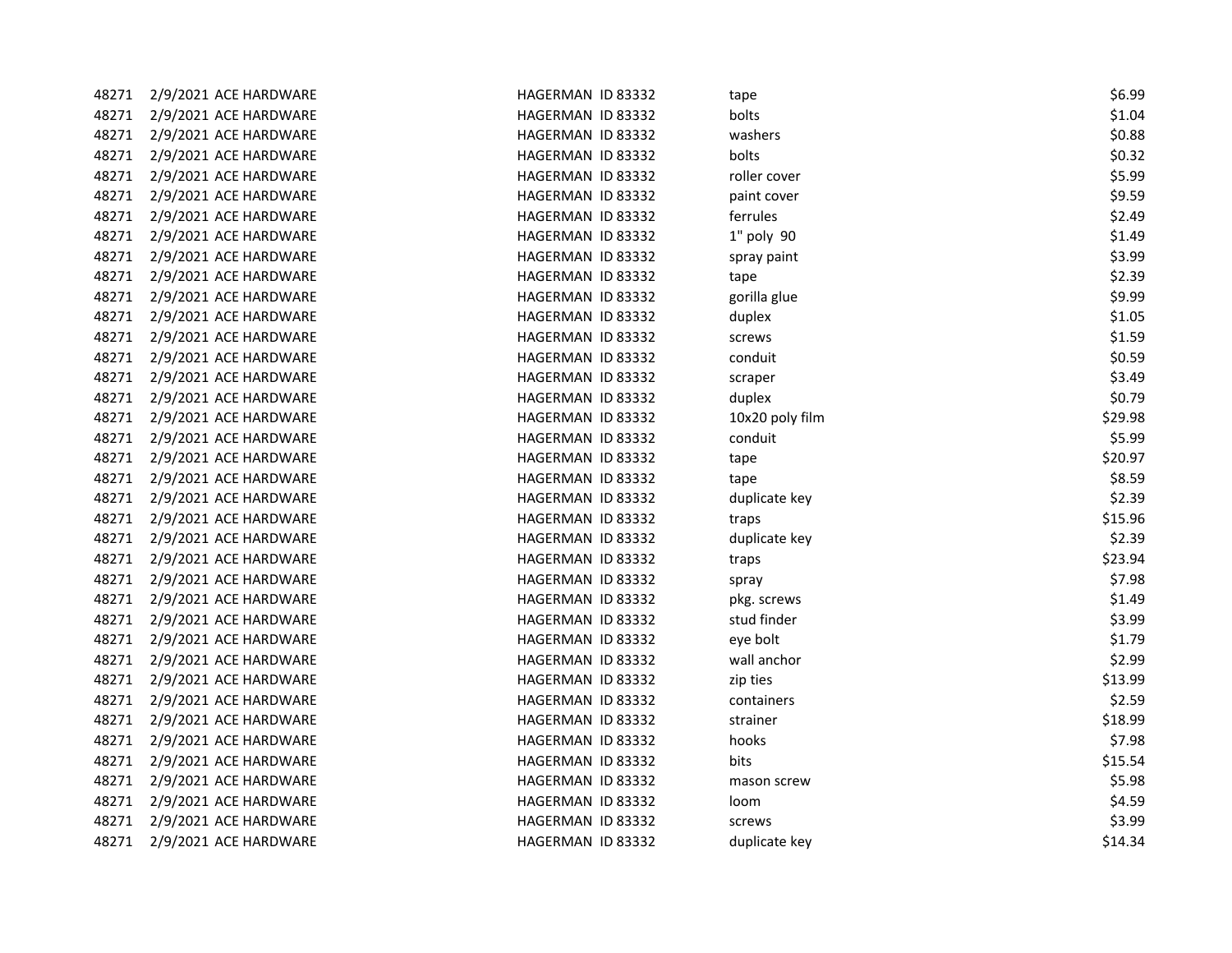| 48271 | 2/9/2021 ACE HARDWARE            | HAGERMAN ID 83332        | barrel pump                     | \$119.99   |
|-------|----------------------------------|--------------------------|---------------------------------|------------|
| 48271 | 2/9/2021 ACE HARDWARE            | HAGERMAN ID 83332        | union                           | \$6.49     |
| 48271 | 2/9/2021 ACE HARDWARE            | HAGERMAN ID 83332        | ft. tubing                      | \$4.58     |
| 48271 | 2/9/2021 ACE HARDWARE            | <b>HAGERMAN ID 83332</b> | ply                             | \$15.99    |
| 48271 | 2/9/2021 ACE HARDWARE            | HAGERMAN ID 83332        | bits                            | \$11.97    |
| 48271 | 2/9/2021 ACE HARDWARE            | HAGERMAN ID 83332        | bib socket                      | \$4.49     |
| 48271 | 2/9/2021 ACE HARDWARE            | HAGERMAN ID 83332        | socket                          | \$5.59     |
| 48271 | 2/9/2021 ACE HARDWARE            | HAGERMAN ID 83332        | liner                           | \$4.17     |
| 48271 | 2/9/2021 ACE HARDWARE            | HAGERMAN ID 83332        | tape                            | \$4.89     |
| 48271 | 2/9/2021 ACE HARDWARE            | HAGERMAN ID 83332        | bulbs                           | \$15.99    |
| 48271 | 2/9/2021 ACE HARDWARE            | HAGERMAN ID 83332        | brush                           | \$7.17     |
| 48271 | 2/9/2021 ACE HARDWARE            | HAGERMAN ID 83332        | putty knife                     | \$5.99     |
| 48271 | 2/9/2021 ACE HARDWARE            | HAGERMAN ID 83332        | TD fuse                         | \$47.94    |
| 48271 | 2/9/2021 ACE HARDWARE            | HAGERMAN ID 83332        | liner                           | \$6.58     |
| 48271 | 2/9/2021 ACE HARDWARE            | HAGERMAN ID 83332        | brush                           | \$4.59     |
| 48271 | 2/9/2021 ACE HARDWARE            | HAGERMAN ID 83332        | drop cloth                      | \$3.99     |
| 48271 | 2/9/2021 ACE HARDWARE            | HAGERMAN ID 83332        | can                             | \$2.39     |
| 48271 | 2/9/2021 ACE HARDWARE            | HAGERMAN ID 83332        | lid                             | \$1.59     |
| 48271 | 2/9/2021 ACE HARDWARE            | HAGERMAN ID 83332        | duplex outlet                   | \$2.50     |
| 48271 | 2/9/2021 ACE HARDWARE            | HAGERMAN ID 83332        | black                           | \$1.79     |
| 48271 | 2/9/2021 ACE HARDWARE            | HAGERMAN ID 83332        | gang box                        | \$3.58     |
| 48271 | 2/9/2021 ACE HARDWARE            | HAGERMAN ID 83332        | key                             | \$2.39     |
| 48271 | 2/9/2021 ACE HARDWARE            | HAGERMAN ID 83332        | straps                          | \$4.17     |
| 48271 | 2/9/2021 ACE HARDWARE            | HAGERMAN ID 83332        | conduit                         | \$7.74     |
| 48271 | 2/9/2021 ACE HARDWARE            | HAGERMAN ID 83332        | gal. white paint                | \$59.98    |
| 48271 | 2/9/2021 ACE HARDWARE            | HAGERMAN ID 83332        | gal. paint                      | \$79.98    |
| 48271 | 2/9/2021 ACE HARDWARE            | HAGERMAN ID 83332        | black                           | \$39.99    |
| 48271 | 2/9/2021 ACE HARDWARE            | HAGERMAN ID 83332        | gal. SG paint                   | \$59.98    |
| 48271 | 2/9/2021 ACE HARDWARE            | HAGERMAN ID 83332        | paint liner                     | \$4.77     |
| 48271 | 2/9/2021 ACE HARDWARE            | HAGERMAN ID 83332        | roller cover                    | \$9.59     |
| 48271 | 2/9/2021 ACE HARDWARE            | HAGERMAN ID 83332        | brushes                         | \$19.98    |
| 48272 | 2/9/2021 ACE HARDWARE            | HAGERMAN ID 83332        | ***VOID***                      | \$0.00     |
| 48273 | 2/9/2021 ADVANCED THERAPY CARE   | MOUNTAIN HOME ID 83647   | speech therapy services January | \$4,145.00 |
| 48274 | 2/9/2021 AMAZON CAPITAL SERVICES | SEATTLE WA 981245184     | discount                        | $-$4.00$   |
| 48274 | 2/9/2021 AMAZON CAPITAL SERVICES | SEATTLE WA 981245184     | staplers                        | \$31.58    |
| 48274 | 2/9/2021 AMAZON CAPITAL SERVICES | SEATTLE WA 981245184     | pkg. Scotch tape rolls          | \$35.36    |
| 48274 | 2/9/2021 AMAZON CAPITAL SERVICES | SEATTLE WA 981245184     | bx. dry erase markers           | \$52.18    |
| 48274 | 2/9/2021 AMAZON CAPITAL SERVICES | SEATTLE WA 981245184     | bx. dry erase markers fine      | \$23.59    |
|       |                                  |                          |                                 |            |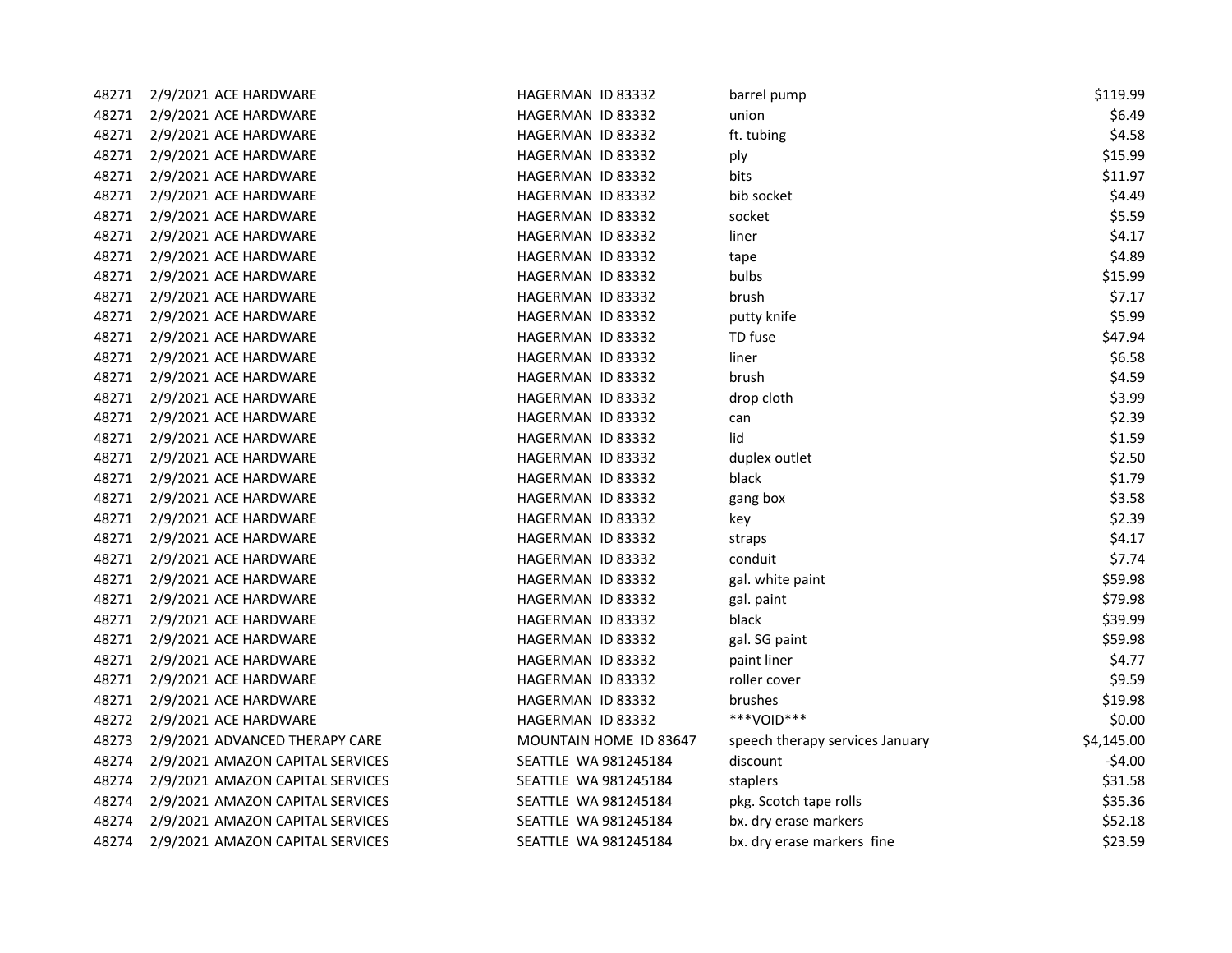| 48274 | 2/9/2021 AMAZON CAPITAL SERVICES | SEATTLE WA 981245184        | laminate refill cartridge                     | \$66.52  |
|-------|----------------------------------|-----------------------------|-----------------------------------------------|----------|
| 48274 | 2/9/2021 AMAZON CAPITAL SERVICES | SEATTLE WA 981245184        | paper plates                                  | \$9.12   |
| 48274 | 2/9/2021 AMAZON CAPITAL SERVICES | SEATTLE WA 981245184        | paper napkins                                 | \$7.32   |
| 48274 | 2/9/2021 AMAZON CAPITAL SERVICES | SEATTLE WA 981245184        | white board planning calendar 4x3'            | \$161.31 |
| 48274 | 2/9/2021 AMAZON CAPITAL SERVICES | SEATTLE WA 981245184        | post-it notes bright                          | \$49.95  |
| 48274 | 2/9/2021 AMAZON CAPITAL SERVICES | SEATTLE WA 981245184        | 2.3" bouncy balls                             | \$29.98  |
| 48274 | 2/9/2021 AMAZON CAPITAL SERVICES | <b>SEATTLE WA 981245184</b> | construction paper violet                     | \$17.45  |
| 48274 | 2/9/2021 AMAZON CAPITAL SERVICES | SEATTLE WA 981245184        | 6" foam dice                                  | \$18.44  |
| 48274 | 2/9/2021 AMAZON CAPITAL SERVICES | SEATTLE WA 981245184        | slap bracelets                                | \$7.95   |
| 48274 | 2/9/2021 AMAZON CAPITAL SERVICES | SEATTLE WA 981245184        | pocket folder yellow                          | \$16.99  |
| 48274 | 2/9/2021 AMAZON CAPITAL SERVICES | SEATTLE WA 981245184        | construction paper orange                     | \$19.45  |
| 48274 | 2/9/2021 AMAZON CAPITAL SERVICES | SEATTLE WA 981245184        | construction paper green                      | \$17.45  |
| 48274 | 2/9/2021 AMAZON CAPITAL SERVICES | SEATTLE WA 981245184        | construction paper blue                       | \$17.45  |
| 48274 | 2/9/2021 AMAZON CAPITAL SERVICES | SEATTLE WA 981245184        | construction paper yellow                     | \$20.70  |
| 48274 | 2/9/2021 AMAZON CAPITAL SERVICES | SEATTLE WA 981245184        | pkg. scissors                                 | \$10.97  |
| 48274 | 2/9/2021 AMAZON CAPITAL SERVICES | SEATTLE WA 981245184        | construction paper red                        | \$19.45  |
| 48274 | 2/9/2021 AMAZON CAPITAL SERVICES | SEATTLE WA 981245184        | pk. polished agate geode                      | \$41.98  |
| 48274 | 2/9/2021 AMAZON CAPITAL SERVICES | SEATTLE WA 981245184        | discount                                      | $-52.10$ |
| 48274 | 2/9/2021 AMAZON CAPITAL SERVICES | SEATTLE WA 981245184        | toner cartridge for HP204A                    | \$89.99  |
| 48274 | 2/9/2021 AMAZON CAPITAL SERVICES | SEATTLE WA 981245184        | human skeleton model                          | \$87.99  |
| 48274 | 2/9/2021 AMAZON CAPITAL SERVICES | SEATTLE WA 981245184        | anatomical medical torso model                | \$629.99 |
| 48274 | 2/9/2021 AMAZON CAPITAL SERVICES | SEATTLE WA 981245184        | GED test prep Plus 2020                       | \$26.99  |
| 48274 | 2/9/2021 AMAZON CAPITAL SERVICES | SEATTLE WA 981245184        | Alix & Eliza                                  | \$9.89   |
| 48274 | 2/9/2021 AMAZON CAPITAL SERVICES | SEATTLE WA 981245184        | I'm 13 Years Old and I Changed the World      | \$5.99   |
| 48274 | 2/9/2021 AMAZON CAPITAL SERVICES | SEATTLE WA 981245184        | The Cousins                                   | \$13.98  |
| 48274 | 2/9/2021 AMAZON CAPITAL SERVICES | SEATTLE WA 981245184        | The Duel: the Parallel Lives of Alexander Ham | \$9.99   |
| 48274 | 2/9/2021 AMAZON CAPITAL SERVICES | SEATTLE WA 981245184        | Ready Player Two                              | \$17.39  |
| 48274 | 2/9/2021 AMAZON CAPITAL SERVICES | SEATTLE WA 981245184        | Nightshade                                    | \$12.39  |
| 48274 | 2/9/2021 AMAZON CAPITAL SERVICES | SEATTLE WA 981245184        | Iron Lake                                     | \$12.99  |
| 48274 | 2/9/2021 AMAZON CAPITAL SERVICES | SEATTLE WA 981245184        | Killer Pizza: The Slice                       | \$10.99  |
| 48274 | 2/9/2021 AMAZON CAPITAL SERVICES | SEATTLE WA 981245184        | Russian Roulette: The Story of an Assassin    | \$8.99   |
| 48274 | 2/9/2021 AMAZON CAPITAL SERVICES | SEATTLE WA 981245184        | 13 Little Blue Envelopes                      | \$10.79  |
| 48274 | 2/9/2021 AMAZON CAPITAL SERVICES | SEATTLE WA 981245184        | I'm 12 Years Old and I Saved the World        | \$5.99   |
| 48274 | 2/9/2021 AMAZON CAPITAL SERVICES | SEATTLE WA 981245184        | Love & War                                    | \$9.89   |
| 48274 | 2/9/2021 AMAZON CAPITAL SERVICES | SEATTLE WA 981245184        | Shaken: Discovering Your True Identity int he | \$11.39  |
| 48274 | 2/9/2021 AMAZON CAPITAL SERVICES | SEATTLE WA 981245184        | Killer Pizza                                  | \$5.99   |
| 48274 | 2/9/2021 AMAZON CAPITAL SERVICES | SEATTLE WA 981245184        | The Most Dangerous Game                       | \$3.99   |
| 48274 | 2/9/2021 AMAZON CAPITAL SERVICES | SEATTLE WA 981245184        | The Burning Maze                              | \$7.47   |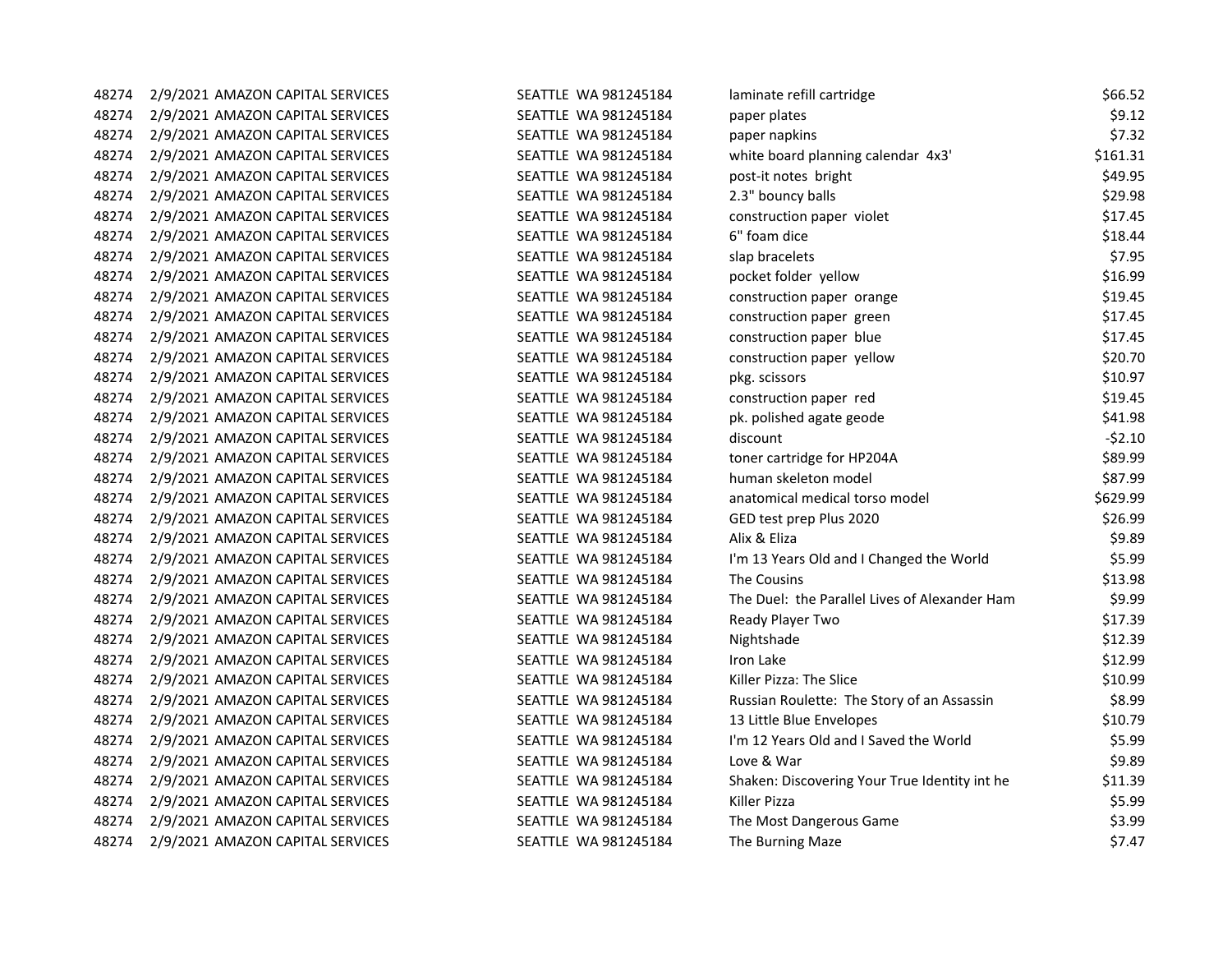| 48274 | 2/9/2021 AMAZON CAPITAL SERVICES | SEATTLE WA 981245184 | When You Reach Me                              | \$7.99     |
|-------|----------------------------------|----------------------|------------------------------------------------|------------|
| 48274 | 2/9/2021 AMAZON CAPITAL SERVICES | SEATTLE WA 981245184 | Amanda                                         | \$13.87    |
| 48274 | 2/9/2021 AMAZON CAPITAL SERVICES | SEATTLE WA 981245184 | Never Say Die                                  | \$8.99     |
| 48274 | 2/9/2021 AMAZON CAPITAL SERVICES | SEATTLE WA 981245184 | the Monkey's Paw and Other Selected Stories    | \$8.95     |
| 48274 | 2/9/2021 AMAZON CAPITAL SERVICES | SEATTLE WA 981245184 | Dear Killer                                    | \$10.99    |
| 48274 | 2/9/2021 AMAZON CAPITAL SERVICES | SEATTLE WA 981245184 | All for One                                    | \$10.99    |
| 48274 | 2/9/2021 AMAZON CAPITAL SERVICES | SEATTLE WA 981245184 | <b>Every Exquisite Thing</b>                   | \$9.99     |
| 48274 | 2/9/2021 AMAZON CAPITAL SERVICES | SEATTLE WA 981245184 | The Last Little Blue Envelope                  | \$10.99    |
| 48274 | 2/9/2021 AMAZON CAPITAL SERVICES | SEATTLE WA 981245184 | Insignificant Events in the Life of a Cactus   | \$4.99     |
| 48274 | 2/9/2021 AMAZON CAPITAL SERVICES | SEATTLE WA 981245184 | <b>Booked</b>                                  | \$4.70     |
| 48274 | 2/9/2021 AMAZON CAPITAL SERVICES | SEATTLE WA 981245184 | The Towers of Nero                             | \$13.11    |
| 48274 | 2/9/2021 AMAZON CAPITAL SERVICES | SEATTLE WA 981245184 | The One Memory of Flora Banks                  | \$10.99    |
| 48274 | 2/9/2021 AMAZON CAPITAL SERVICES | SEATTLE WA 981245184 | credit for duplicate payment prior month       | $-5274.66$ |
| 48274 | 2/9/2021 AMAZON CAPITAL SERVICES | SEATTLE WA 981245184 | The Greatest Gift                              | \$12.79    |
| 48274 | 2/9/2021 AMAZON CAPITAL SERVICES | SEATTLE WA 981245184 | Explorer Academy: The Tiger's Nest             | \$15.29    |
| 48274 | 2/9/2021 AMAZON CAPITAL SERVICES | SEATTLE WA 981245184 | The Taken                                      | \$6.79     |
| 48274 | 2/9/2021 AMAZON CAPITAL SERVICES | SEATTLE WA 981245184 | The Rain Dragon                                | \$7.99     |
| 48274 | 2/9/2021 AMAZON CAPITAL SERVICES | SEATTLE WA 981245184 | InvestiGators: Take the Plunge                 | \$8.48     |
| 48274 | 2/9/2021 AMAZON CAPITAL SERVICES | SEATTLE WA 981245184 | Home Again                                     | \$12.72    |
| 48274 | 2/9/2021 AMAZON CAPITAL SERVICES | SEATTLE WA 981245184 | Real Pigeons Eat Danger (book 2)               | \$9.88     |
| 48274 | 2/9/2021 AMAZON CAPITAL SERVICES | SEATTLE WA 981245184 | Cat Kid Comic Club: From the Creator of Dog Ma | \$14.40    |
| 48274 | 2/9/2021 AMAZON CAPITAL SERVICES | SEATTLE WA 981245184 | Willa the Wisp                                 | \$11.69    |
| 48274 | 2/9/2021 AMAZON CAPITAL SERVICES | SEATTLE WA 981245184 | Rain Before Rainbows                           | \$14.29    |
| 48274 | 2/9/2021 AMAZON CAPITAL SERVICES | SEATTLE WA 981245184 | Ronan the Librarian                            | \$14.89    |
| 48274 | 2/9/2021 AMAZON CAPITAL SERVICES | SEATTLE WA 981245184 | I Survived teh Nazi Invastion 1944             | \$10.99    |
| 48274 | 2/9/2021 AMAZON CAPITAL SERVICES | SEATTLE WA 981245184 | Real Pigeons Nest Hard                         | \$11.19    |
| 48274 | 2/9/2021 AMAZON CAPITAL SERVICES | SEATTLE WA 981245184 | The Griffin's Riddle                           | \$7.99     |
| 48274 | 2/9/2021 AMAZON CAPITAL SERVICES | SEATTLE WA 981245184 | The Elders                                     | \$7.99     |
| 48274 | 2/9/2021 AMAZON CAPITAL SERVICES | SEATTLE WA 981245184 | InvestiGators                                  | \$8.00     |
| 48274 | 2/9/2021 AMAZON CAPITAL SERVICES | SEATTLE WA 981245184 | The Mage                                       | \$16.99    |
| 48274 | 2/9/2021 AMAZON CAPITAL SERVICES | SEATTLE WA 981245184 | My Fox: The Complete Series                    | \$29.99    |
| 48274 | 2/9/2021 AMAZON CAPITAL SERVICES | SEATTLE WA 981245184 | <b>Better Together</b>                         | \$14.99    |
| 48274 | 2/9/2021 AMAZON CAPITAL SERVICES | SEATTLE WA 981245184 | Pax                                            | \$5.89     |
| 48274 | 2/9/2021 AMAZON CAPITAL SERVICES | SEATTLE WA 981245184 | The Fairy Swarm                                | \$7.99     |
| 48274 | 2/9/2021 AMAZON CAPITAL SERVICES | SEATTLE WA 981245184 | The Barnabus Project                           | \$15.42    |
| 48274 | 2/9/2021 AMAZON CAPITAL SERVICES | SEATTLE WA 981245184 | The Order of the Unicorn                       | \$7.99     |
| 48274 | 2/9/2021 AMAZON CAPITAL SERVICES | SEATTLE WA 981245184 | The Goblin Princess                            | \$5.99     |
| 48274 | 2/9/2021 AMAZON CAPITAL SERVICES | SEATTLE WA 981245184 | The Lonely Lake Monster                        | \$7.99     |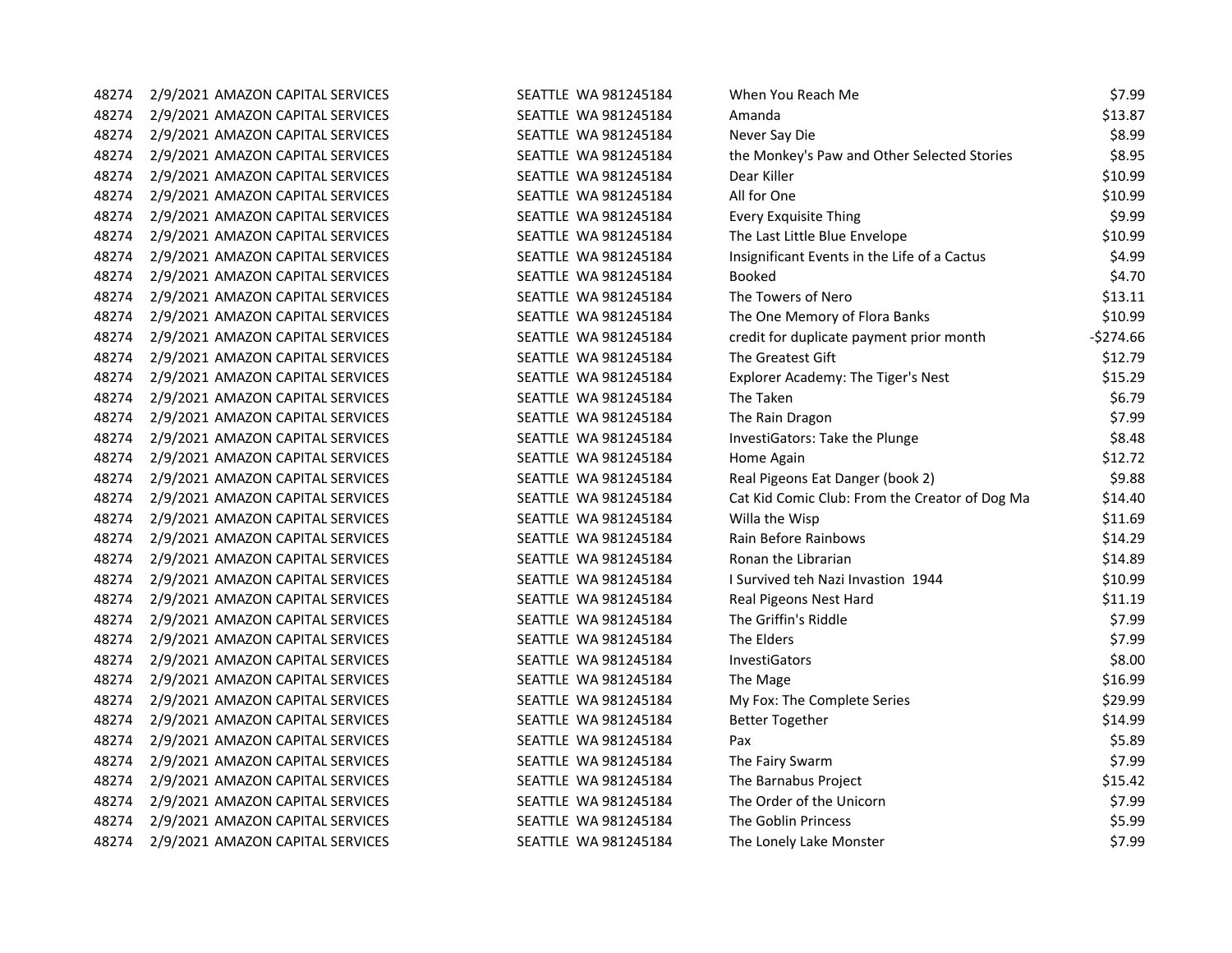| 48274 | 2/9/2021 AMAZON CAPITAL SERVICES             | SEATTLE WA 981245184    | A True Home                              | \$11.99     |
|-------|----------------------------------------------|-------------------------|------------------------------------------|-------------|
| 48274 | 2/9/2021 AMAZON CAPITAL SERVICES             | SEATTLE WA 981245184    | discount                                 | $-57.65$    |
| 48274 | 2/9/2021 AMAZON CAPITAL SERVICES             | SEATTLE WA 981245184    | credit for duplicate payment prior month | $-551.08$   |
| 48274 | 2/9/2021 AMAZON CAPITAL SERVICES             | SEATTLE WA 981245184    | monitor                                  | \$592.94    |
| 48274 | 2/9/2021 AMAZON CAPITAL SERVICES             | SEATTLE WA 981245184    | pk. index tabs                           | \$13.47     |
| 48274 | 2/9/2021 AMAZON CAPITAL SERVICES             | SEATTLE WA 981245184    | camera for board room                    | \$286.00    |
| 48274 | 2/9/2021 AMAZON CAPITAL SERVICES             | SEATTLE WA 981245184    | Crucial m.2 ssd dries                    | \$317.94    |
| 48274 | 2/9/2021 AMAZON CAPITAL SERVICES             | SEATTLE WA 981245184    | Anker wireless bluetooth mic             | \$129.99    |
| 48274 | 2/9/2021 AMAZON CAPITAL SERVICES             | SEATTLE WA 981245184    | conference USB microphone                | \$34.99     |
| 48274 | 2/9/2021 AMAZON CAPITAL SERVICES             | SEATTLE WA 981245184    | crucial 32GB kit                         | \$119.67    |
| 48274 | 2/9/2021 AMAZON CAPITAL SERVICES             | SEATTLE WA 981245184    | HP 17.3 laptops for CNC machine          | \$4,049.94  |
| 48274 | 2/9/2021 AMAZON CAPITAL SERVICES             | SEATTLE WA 981245184    | Chromebooks 14"                          | \$2,720.00  |
| 48274 | 2/9/2021 AMAZON CAPITAL SERVICES             | SEATTLE WA 981245184    | curved monitor                           | \$592.94    |
| 48274 | 2/9/2021 AMAZON CAPITAL SERVICES             | SEATTLE WA 981245184    | DM-E1 professional broadcast microphone  | \$99.99     |
| 48274 | 2/9/2021 AMAZON CAPITAL SERVICES             | SEATTLE WA 981245184    | GTD 4x800 wireless cordless microphones  | \$288.00    |
| 48274 | 2/9/2021 AMAZON CAPITAL SERVICES             | SEATTLE WA 981245184    | Audio Technica Pro 45 hanging microphone | \$297.00    |
| 48274 | 2/9/2021 AMAZON CAPITAL SERVICES             | SEATTLE WA 981245184    | hard drive bay external dock             | \$39.98     |
| 48275 | 2/9/2021 AMAZON CAPITAL SERVICES             | SEATTLE WA 981245184    | ***VOID***                               | \$0.00      |
| 48276 | 2/9/2021 ANDERSON JULIAN & HULL LLP          | BOISE ID 83707-7426     | attorney fees                            | \$58.50     |
| 48277 | 2/9/2021 BLICK ART MATERIALS                 | GALESBURG IL 61402-1267 | modeling clay classpack                  | \$96.36     |
| 48278 | 2/9/2021 Brizee Heating and Air Conditioning | Twin Falls ID 83301     | bag. fruitwood blend pellets             | \$109.90    |
| 48279 | 2/9/2021 C8 TRANSPORTATION LLC               | HAGERMAN ID 83332       | high school activity busing              | \$1,364.11  |
| 48279 | 2/9/2021 C8 TRANSPORTATION LLC               | HAGERMAN ID 83332       | junior high activity busing              | \$649.36    |
| 48279 | 2/9/2021 C8 TRANSPORTATION LLC               | HAGERMAN ID 83332       | regular routes                           | \$11,776.50 |
| 48279 | 2/9/2021 C8 TRANSPORTATION LLC               | HAGERMAN ID 83332       | extra routes for enrichment              | \$262.40    |
| 48280 | 2/9/2021 CHAPPEL'S MARKET                    | HAGERMAN ID 83332       | food for cafeteria                       | \$26.99     |
| 48280 | 2/9/2021 CHAPPEL'S MARKET                    | HAGERMAN ID 83332       | <b>ARTEC supplies</b>                    | \$6.39      |
| 48280 | 2/9/2021 CHAPPEL'S MARKET                    | HAGERMAN ID 83332       | <b>ARTEC supplies</b>                    | \$130.26    |
| 48280 | 2/9/2021 CHAPPEL'S MARKET                    | HAGERMAN ID 83332       | <b>ARTEC supplies</b>                    | \$22.45     |
| 48280 | 2/9/2021 CHAPPEL'S MARKET                    | HAGERMAN ID 83332       | <b>ARTEC supplies</b>                    | \$7.87      |
| 48280 | 2/9/2021 CHAPPEL'S MARKET                    | HAGERMAN ID 83332       | <b>ARTEC supplies</b>                    | \$46.67     |
| 48280 | 2/9/2021 CHAPPEL'S MARKET                    | HAGERMAN ID 83332       | <b>ARTEC supplies</b>                    | \$41.36     |
| 48280 | 2/9/2021 CHAPPEL'S MARKET                    | HAGERMAN ID 83332       | <b>ARTEC supplies</b>                    | \$6.77      |
| 48280 | 2/9/2021 CHAPPEL'S MARKET                    | HAGERMAN ID 83332       | <b>ARTEC supplies</b>                    | \$45.81     |
| 48280 | 2/9/2021 CHAPPEL'S MARKET                    | HAGERMAN ID 83332       | <b>ARTEC supplies</b>                    | \$22.61     |
| 48280 | 2/9/2021 CHAPPEL'S MARKET                    | HAGERMAN ID 83332       | <b>ARTEC supplies</b>                    | \$48.32     |
| 48280 | 2/9/2021 CHAPPEL'S MARKET                    | HAGERMAN ID 83332       | <b>ARTEC supplies</b>                    | \$67.30     |
| 48280 | 2/9/2021 CHAPPEL'S MARKET                    | HAGERMAN ID 83332       | <b>ARTEC supplies</b>                    | \$22.13     |
|       |                                              |                         |                                          |             |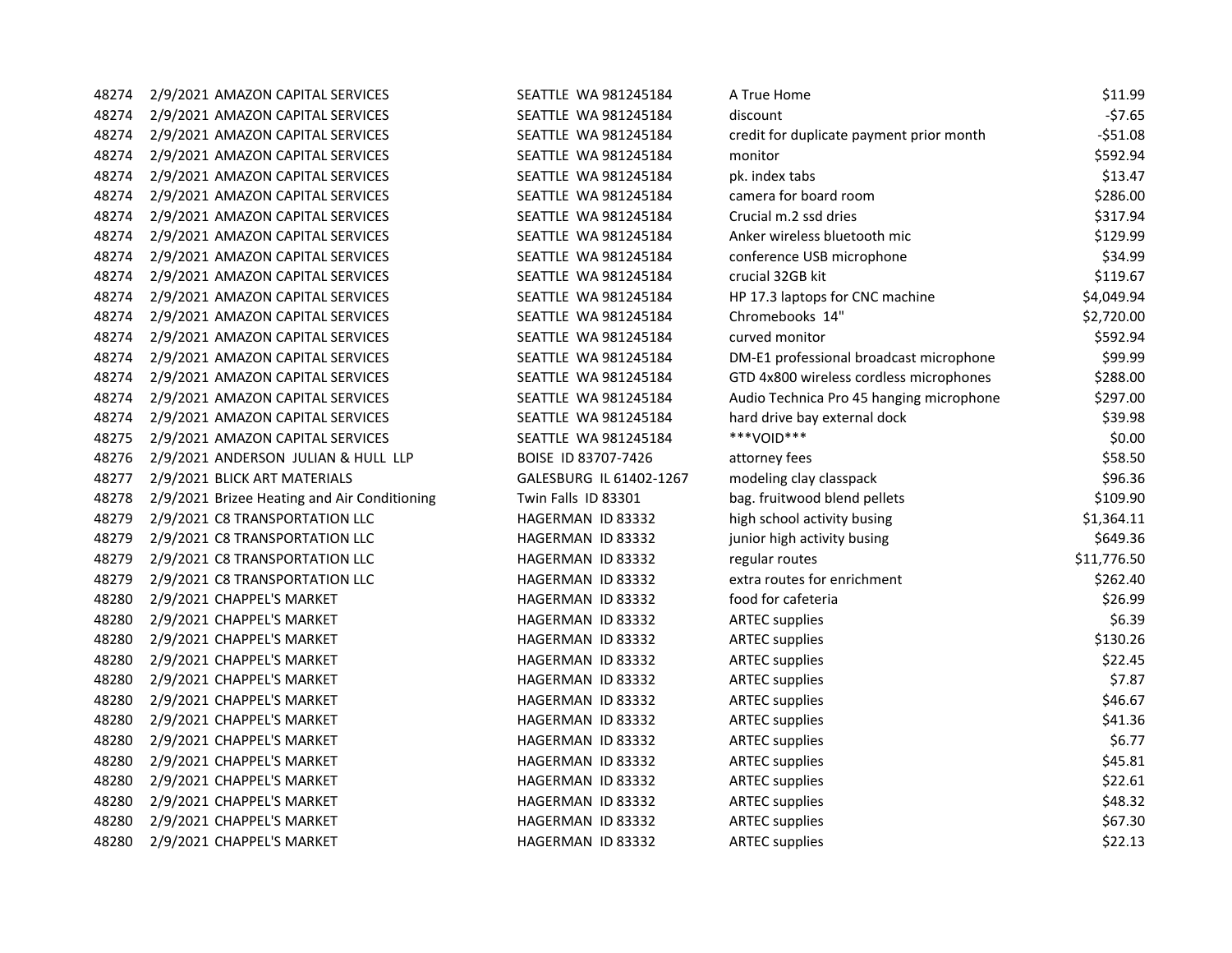| 48280 | 2/9/2021 CHAPPEL'S MARKET             | HAGERMAN ID 83332         | food for cafeteria                       | \$24.90    |
|-------|---------------------------------------|---------------------------|------------------------------------------|------------|
| 48280 | 2/9/2021 CHAPPEL'S MARKET             | HAGERMAN ID 83332         | food for cafeteria                       | \$5.96     |
| 48280 | 2/9/2021 CHAPPEL'S MARKET             | HAGERMAN ID 83332         | enrichment supplies                      | \$10.07    |
| 48280 | 2/9/2021 CHAPPEL'S MARKET             | HAGERMAN ID 83332         | <b>ARTEC supplies</b>                    | \$30.61    |
| 48280 | 2/9/2021 CHAPPEL'S MARKET             | HAGERMAN ID 83332         | <b>ARTEC supplies</b>                    | \$5.78     |
| 48280 | 2/9/2021 CHAPPEL'S MARKET             | HAGERMAN ID 83332         | <b>ARTEC supplies</b>                    | \$5.95     |
| 48280 | 2/9/2021 CHAPPEL'S MARKET             | HAGERMAN ID 83332         | <b>ARTEC supplies</b>                    | \$24.01    |
| 48281 | 2/9/2021 CHARLIE'S PRODUCE            | SEATTLE WA 98124          | food for cafeteria                       | \$7.25     |
| 48281 | 2/9/2021 CHARLIE'S PRODUCE            | SEATTLE WA 98124          | food for cafeteria                       | \$85.25    |
| 48281 | 2/9/2021 CHARLIE'S PRODUCE            | SEATTLE WA 98124          | food for cafeteria                       | \$28.05    |
| 48281 | 2/9/2021 CHARLIE'S PRODUCE            | SEATTLE WA 98124          | produce for FFVP                         | \$220.80   |
| 48281 | 2/9/2021 CHARLIE'S PRODUCE            | SEATTLE WA 98124          | produce for FFVP                         | \$222.60   |
| 48281 | 2/9/2021 CHARLIE'S PRODUCE            | SEATTLE WA 98124          | produce for FFVP                         | \$328.35   |
| 48282 | 2/9/2021 CITY OF HAGERMAN             | HAGERMAN ID 83332         | water/sewer high school                  | \$59.27    |
| 48282 | 2/9/2021 CITY OF HAGERMAN             | HAGERMAN ID 83332         | water/sewer elementary school            | \$161.04   |
| 48282 | 2/9/2021 CITY OF HAGERMAN             | HAGERMAN ID 83332         | water/sewer ag shop                      | \$276.48   |
| 48282 | 2/9/2021 CITY OF HAGERMAN             | HAGERMAN ID 83332         | water/sewer old gym                      | \$153.43   |
| 48283 | 2/9/2021 DAVID STANDLEY Ph.D.         | CARMEL CA 93921           | pyschological services January           | \$1,515.62 |
| 48284 | 2/9/2021 Elevation Electric           | Wendell ID 83355          | install surge protectors for compressors | \$815.95   |
| 48285 | 2/9/2021 ETC Lite LLC                 | San Antonio TX 78232      | shipping                                 | \$15.86    |
| 48285 | 2/9/2021 ETC Lite LLC                 | San Antonio TX 78232      | 1095 form processing                     | \$51.75    |
| 48286 | 2/9/2021 Express Service 208          | Jerome ID 83338           | cs. bleach                               | \$22.90    |
| 48286 | 2/9/2021 Express Service 208          | Jerome ID 83338           | cs. gloves XL                            | \$149.90   |
| 48286 | 2/9/2021 Express Service 208          | Jerome ID 83338           | cs. spoons                               | \$46.90    |
| 48286 | 2/9/2021 Express Service 208          | Jerome ID 83338           | cs. gloves LG                            | \$149.90   |
| 48286 | 2/9/2021 Express Service 208          | Jerome ID 83338           | cs. gloves M                             | \$159.90   |
| 48286 | 2/9/2021 Express Service 208          | Jerome ID 83338           | cs. forks                                | \$46.90    |
| 48287 | 2/9/2021 Farmer Brothers Co.          | Dallas TX 75373-2855      | food for cafeteria                       | \$131.49   |
| 48288 | 2/9/2021 FIRE & ICE QUICK FIX CO. INC | JEROME ID 83338           | install new compressor in walk-in        | \$950.00   |
| 48288 | 2/9/2021 FIRE & ICE QUICK FIX CO. INC | JEROME ID 83338           | install new electric kettle in kitchen   | \$200.00   |
| 48289 | 2/9/2021 FRANZ FAMILY BAKERIES        | LOS ANGELES CA 90074-2654 | food for cafeteria                       | \$27.09    |
| 48289 | 2/9/2021 FRANZ FAMILY BAKERIES        | LOS ANGELES CA 90074-2654 | food for cafeteria                       | \$29.75    |
| 48290 | 2/9/2021 GoodSource Solutions         | Emmett ID 83617           | food for cafeteria                       | \$155.94   |
| 48290 | 2/9/2021 GoodSource Solutions         | Emmett ID 83617           | food for cafeteria                       | \$139.92   |
| 48290 | 2/9/2021 GoodSource Solutions         | Emmett ID 83617           | food for cafeteria                       | \$434.40   |
| 48290 | 2/9/2021 GoodSource Solutions         | Emmett ID 83617           | food for cafeteria                       | \$629.84   |
| 48290 | 2/9/2021 GoodSource Solutions         | Emmett ID 83617           | food for cafeteria                       | \$1,179.73 |
| 48291 | 2/9/2021 HAGERMAN JNT SCH DISTRIC 233 | HAGERMAN ID 83332         | <b>PERSI</b>                             | \$437.00   |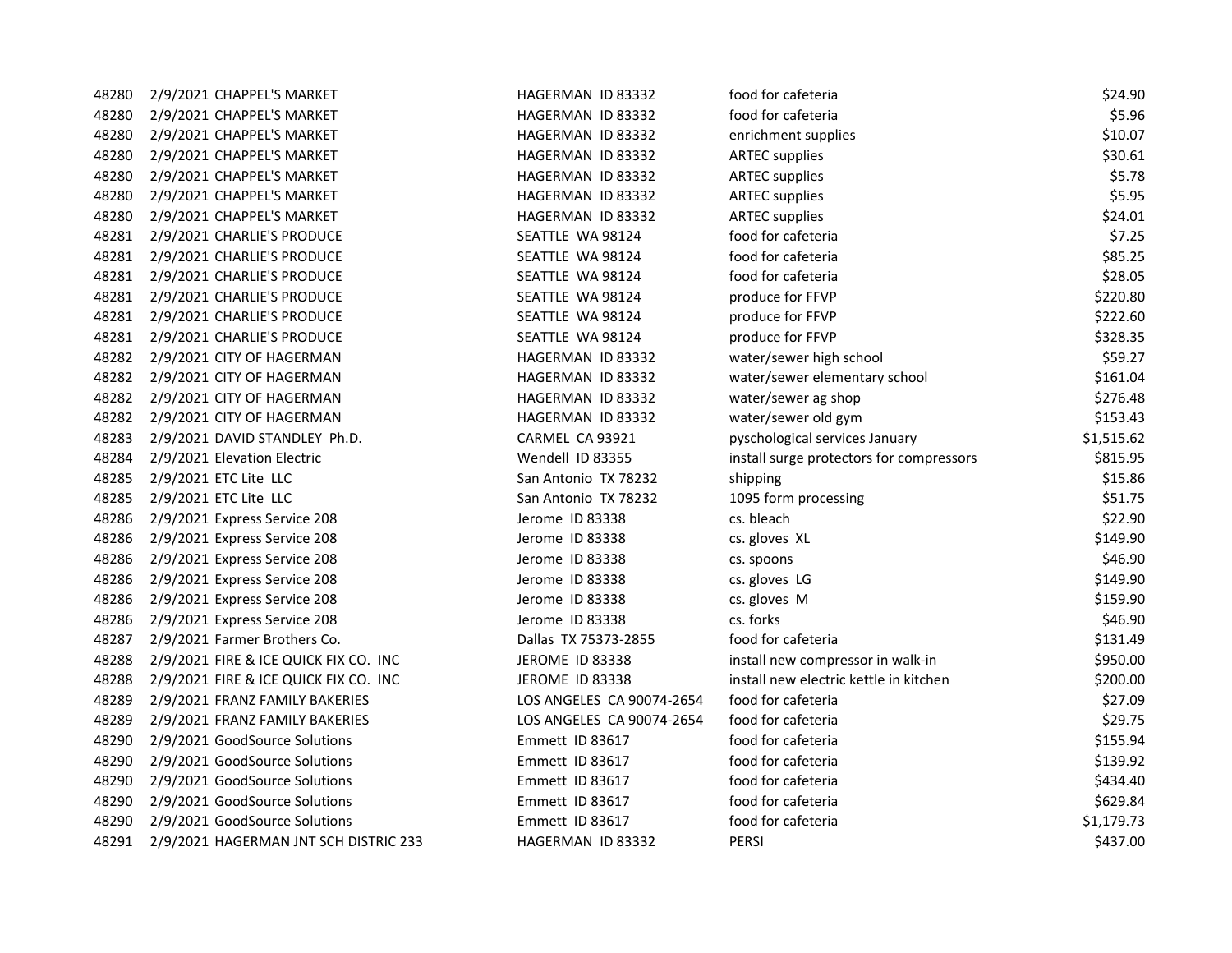| 48291 | 2/9/2021 HAGERMAN JNT SCH DISTRIC 233  | HAGERMAN ID 83332            | parapro salary - preschool              | \$3,662.00 |
|-------|----------------------------------------|------------------------------|-----------------------------------------|------------|
| 48291 | 2/9/2021 HAGERMAN JNT SCH DISTRIC 233  | HAGERMAN ID 83332            | <b>FICA</b>                             | \$280.00   |
| 48291 | 2/9/2021 HAGERMAN JNT SCH DISTRIC 233  | HAGERMAN ID 83332            | PD AVID                                 | \$500.00   |
| 48291 | 2/9/2021 HAGERMAN JNT SCH DISTRIC 233  | HAGERMAN ID 83332            | preschool classroom supplies            | \$500.00   |
| 48292 | 2/9/2021 HAGERMAN WATER USERS ASSOC    | HAGERMAN ID 83332            | water use assessment fee                | \$180.00   |
| 48293 | 2/9/2021 Idaho School District Council | Boise ID 83705-1501          | unemployment monitoring service 4th qtr | \$38.75    |
| 48294 | 2/9/2021 Idaho BPA                     | Boise ID 83720-0095          | registration for PBA conference         | \$45.00    |
| 48294 | 2/9/2021 Idaho BPA                     | Boise ID 83720-0095          | registration for PBA conference         | \$45.00    |
| 48295 | 2/9/2021 IDAHO POWER COMPANY           | BOISE ID 83721-0030          | irrigation pump                         | \$10.30    |
| 48295 | 2/9/2021 IDAHO POWER COMPANY           | BOISE ID 83721-0030          | elementary school                       | \$3,012.79 |
| 48295 | 2/9/2021 IDAHO POWER COMPANY           | BOISE ID 83721-0030          | ag shop                                 | \$255.89   |
| 48295 | 2/9/2021 IDAHO POWER COMPANY           | BOISE ID 83721-0030          | high chool                              | \$1,129.09 |
| 48295 | 2/9/2021 IDAHO POWER COMPANY           | BOISE ID 83721-0030          | old gym                                 | \$562.64   |
| 48295 | 2/9/2021 IDAHO POWER COMPANY           | BOISE ID 83721-0030          | outside lighting                        | \$62.73    |
| 48296 | 2/9/2021 INTEGRATED TECHNOLOGIES       | TWIN FALLS ID 83303-1843     | elementary copier - office              | \$62.64    |
| 48296 | 2/9/2021 INTEGRATED TECHNOLOGIES       | TWIN FALLS ID 83303-1843     | elementary copier - work room           | \$233.99   |
| 48296 | 2/9/2021 INTEGRATED TECHNOLOGIES       | TWIN FALLS ID 83303-1843     | secondary copier                        | \$146.81   |
| 48297 | 2/9/2021 JOSTENS INC                   | TWIN FALLS ID 83301-8365     | diploma covers                          | \$176.40   |
| 48297 | 2/9/2021 JOSTENS INC                   | TWIN FALLS ID 83301-8365     | shipping                                | \$15.16    |
| 48298 | 2/9/2021 KIRT L. MARTIN                | HAGERMAN ID 83332            | reimburse for food supplies             | \$76.08    |
| 48299 | 2/9/2021 Learning A-Z                  | Tucson AZ 85718              | A-Z reading program                     | \$118.00   |
| 48300 | 2/9/2021 Lierman Cheyanna              | Gooding ID 83330             | OT services January                     | \$697.00   |
| 48301 | 2/9/2021 LOWE'S HOME IMPROVEMENT       | ATLANTA GA 30353-0954        | blinds                                  | \$18.04    |
| 48301 | 2/9/2021 LOWE'S HOME IMPROVEMENT       | ATLANTA GA 30353-0954        | hardware for blinds                     | \$5.98     |
| 48302 | 2/9/2021 Meadow Gold Dairy             | ATLANTA GA 30374-6496        | dairy products for cafeteria            | \$543.03   |
| 48302 | 2/9/2021 Meadow Gold Dairy             | ATLANTA GA 30374-6496        | dairy products for cafeteria            | \$612.79   |
| 48302 | 2/9/2021 Meadow Gold Dairy             | ATLANTA GA 30374-6496        | dairy products for cafeteria            | \$526.38   |
| 48303 | 2/9/2021 MOUNTAIN ALARM INC            | OGDEN UT 84412-2487          | fire alarm monitoring                   | \$96.00    |
| 48304 | 2/9/2021 Nicholas and Company          | Salt Lake City UT 84145-0005 | spices                                  | \$120.71   |
| 48304 | 2/9/2021 Nicholas and Company          | Salt Lake City UT 84145-0005 | spices toasted chipotle                 | \$44.70    |
| 48304 | 2/9/2021 Nicholas and Company          | Salt Lake City UT 84145-0005 | spices marjoram                         | \$21.83    |
| 48304 | 2/9/2021 Nicholas and Company          | Salt Lake City UT 84145-0005 | bx. bag vacuum seal 8x12"               | \$78.12    |
| 48305 | 2/9/2021 NORCO INC.                    | TWIN FALLS ID 83301          | handling charge                         | \$9.50     |
| 48305 | 2/9/2021 NORCO INC.                    | TWIN FALLS ID 83301          | oxygen                                  | \$7.90     |
| 48306 | 2/9/2021 OFFICE DEPOT                  | CHICAGO IL 60680-1040        | 934547 toner cyan                       | \$94.40    |
| 48307 | 2/9/2021 Pacific Steel & Recycling     | Twin Falls ID 83303-1413     | fuel surcharge                          | \$1.28     |
| 48307 | 2/9/2021 Pacific Steel & Recycling     | Twin Falls ID 83303-1413     | 5 1/4x1-1/2" HR flat 20'                | \$85.11    |
| 48307 | 2/9/2021 Pacific Steel & Recycling     | Twin Falls ID 83303-1413     | 4x4x.120" 40' square tube               | \$152.16   |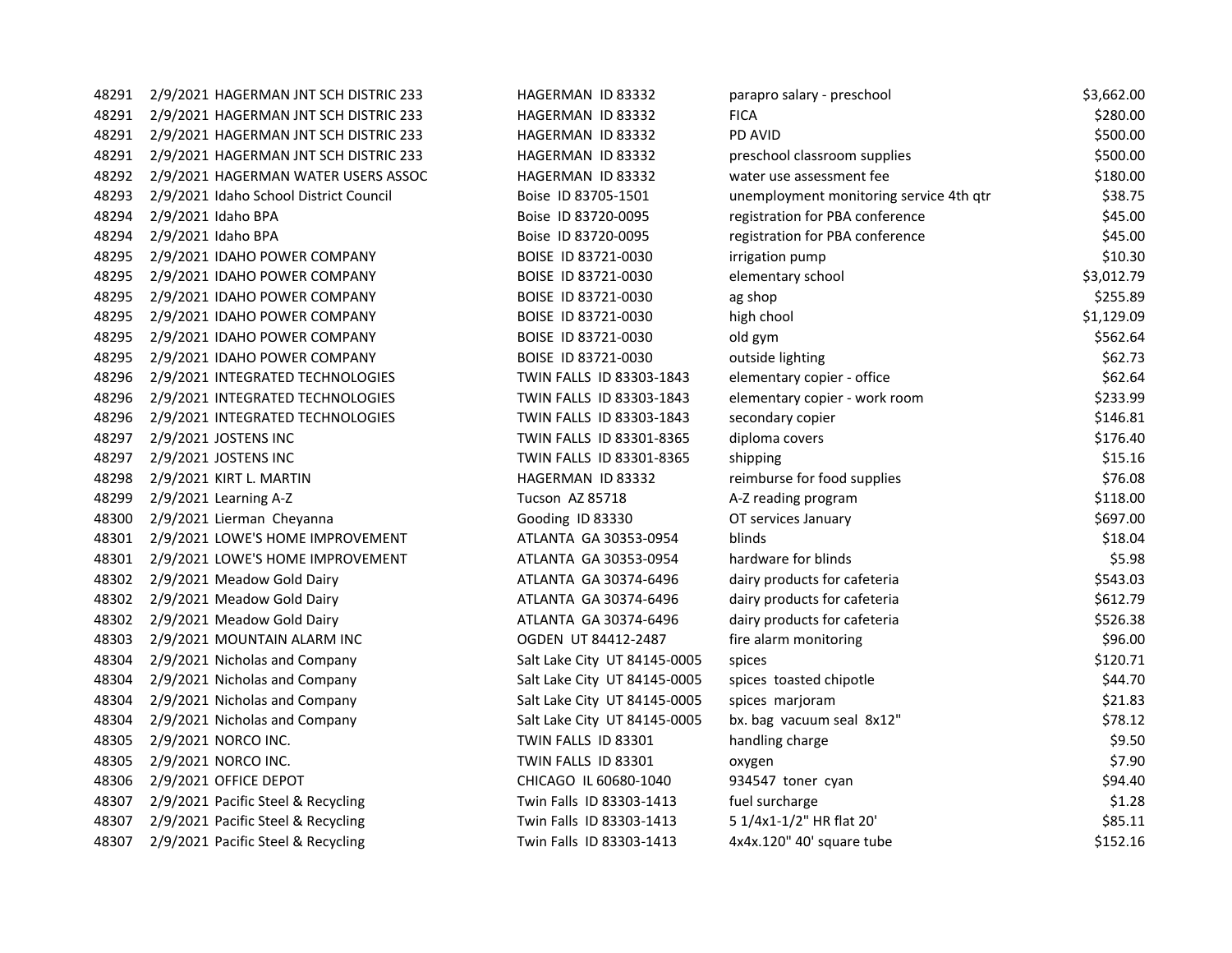| 48308 | 2/9/2021 Pro Active Behavioral Health | Twin Falls ID 83301      | behavioral intervention 1/26/21 - 1/28/21 | \$768.00   |
|-------|---------------------------------------|--------------------------|-------------------------------------------|------------|
| 48308 | 2/9/2021 Pro Active Behavioral Health | Twin Falls ID 83301      | behavioral intervention 1/4/21 - 1/7/21   | \$1,024.00 |
| 48308 | 2/9/2021 Pro Active Behavioral Health | Twin Falls ID 83301      | behavioral intervention 1/11/21 - 1/14/21 | \$1,024.00 |
| 48308 | 2/9/2021 Pro Active Behavioral Health | Twin Falls ID 83301      | behavioral intervention 1/18/21 - 1/21/21 | \$992.00   |
| 48309 | 2/9/2021 Rinard Media                 | Twin Falls ID 83301      | website hosting                           | \$700.00   |
| 48310 | 2/9/2021 Scott Tammy                  | Jerome ID 83338          | IAEA master classes                       | \$75.00    |
| 48310 | 2/9/2021 Scott Tammy                  | Jerome ID 83338          | IETA conference registration              | \$40.00    |
| 48311 | 2/9/2021 SHAMROCK FOODS               | SEATTLE WA 98124-1846    | food for cafeteria                        | \$160.21   |
| 48311 | 2/9/2021 SHAMROCK FOODS               | SEATTLE WA 98124-1846    | cs. vinyl-poly gloves                     | \$48.83    |
| 48311 | 2/9/2021 SHAMROCK FOODS               | SEATTLE WA 98124-1846    | cutlery kit                               | \$70.28    |
| 48311 | 2/9/2021 SHAMROCK FOODS               | SEATTLE WA 98124-1846    | pizza cutter 4"                           | \$40.94    |
| 48311 | 2/9/2021 SHAMROCK FOODS               | SEATTLE WA 98124-1846    | cutting board                             | \$18.21    |
| 48311 | 2/9/2021 SHAMROCK FOODS               | SEATTLE WA 98124-1846    | pan liner 34x18"                          | \$129.96   |
| 48311 | 2/9/2021 SHAMROCK FOODS               | SEATTLE WA 98124-1846    | foam bowls                                | \$72.32    |
| 48311 | 2/9/2021 SHAMROCK FOODS               | SEATTLE WA 98124-1846    | foam bowls                                | \$72.32    |
| 48311 | 2/9/2021 SHAMROCK FOODS               | SEATTLE WA 98124-1846    | cutlery kit                               | \$70.28    |
| 48311 | 2/9/2021 SHAMROCK FOODS               | SEATTLE WA 98124-1846    | food for cafeteria                        | \$117.92   |
| 48311 | 2/9/2021 SHAMROCK FOODS               | SEATTLE WA 98124-1846    | food for cafeteria                        | \$87.36    |
| 48311 | 2/9/2021 SHAMROCK FOODS               | SEATTLE WA 98124-1846    | food for cafeteria                        | \$90.88    |
| 48311 | 2/9/2021 SHAMROCK FOODS               | SEATTLE WA 98124-1846    | food for cafeteria                        | \$196.77   |
| 48312 | 2/9/2021 SYSCO Idaho Inc.             | Boise ID 83717-0007      | cs. delimer                               | \$43.13    |
| 48312 | 2/9/2021 SYSCO Idaho Inc.             | Boise ID 83717-0007      | cs. foam tray                             | \$64.77    |
| 48312 | 2/9/2021 SYSCO Idaho Inc.             | Boise ID 83717-0007      | food for cafeteria                        | \$421.36   |
| 48312 | 2/9/2021 SYSCO Idaho Inc.             | Boise ID 83717-0007      | return                                    | $-534.90$  |
| 48312 | 2/9/2021 SYSCO Idaho Inc.             | Boise ID 83717-0007      | cs. foam tray                             | \$129.54   |
| 48312 | 2/9/2021 SYSCO Idaho Inc.             | Boise ID 83717-0007      | ds. foam container                        | \$38.56    |
| 48312 | 2/9/2021 SYSCO Idaho Inc.             | Boise ID 83717-0007      | food for cafeteria                        | \$853.41   |
| 48313 | 2/9/2021 T-Mobile                     | Cincinnati OH 45274-2596 | mobile hotspot devices                    | \$340.80   |
| 48313 | 2/9/2021 T-Mobile                     | Cincinnati OH 45274-2596 | monthly recurring charge                  | \$75.00    |
| 48314 | 2/9/2021 TEACHER SYNERGY LLC          | CHICAGO IL 60675         | Solving Quadratic Equations Battleship    | \$3.00     |
| 48314 | 2/9/2021 TEACHER SYNERGY LLC          | <b>CHICAGO IL 60675</b>  | Linear Equations Review - Escape Room     | \$6.00     |
| 48315 | 2/9/2021 ToreUp                       | Twin Falls ID 83303      | service 64 gal bins high school           | \$140.00   |
| 48315 | 2/9/2021 ToreUp                       | Twin Falls ID 83303      | shredding service                         | \$70.00    |
| 48316 | 2/9/2021 TREASURE VALLEY COFFEE INC   | <b>BOISE ID 83713</b>    | drinking water                            | \$22.50    |
| 48316 | 2/9/2021 TREASURE VALLEY COFFEE INC   | <b>BOISE ID 83713</b>    | drinking water                            | \$22.50    |
| 48317 | 2/9/2021 V2 Ventures LLC              | Southfield MI 48034      | internet services February                | \$870.61   |
| 48318 | 2/9/2021 Valley Wide Cooperative      | Jerome ID 83338-6138     | propane for high school                   | \$1,340.33 |
| 48318 | 2/9/2021 Valley Wide Cooperative      | Jerome ID 83338-6138     | propane for high school                   | \$1,239.35 |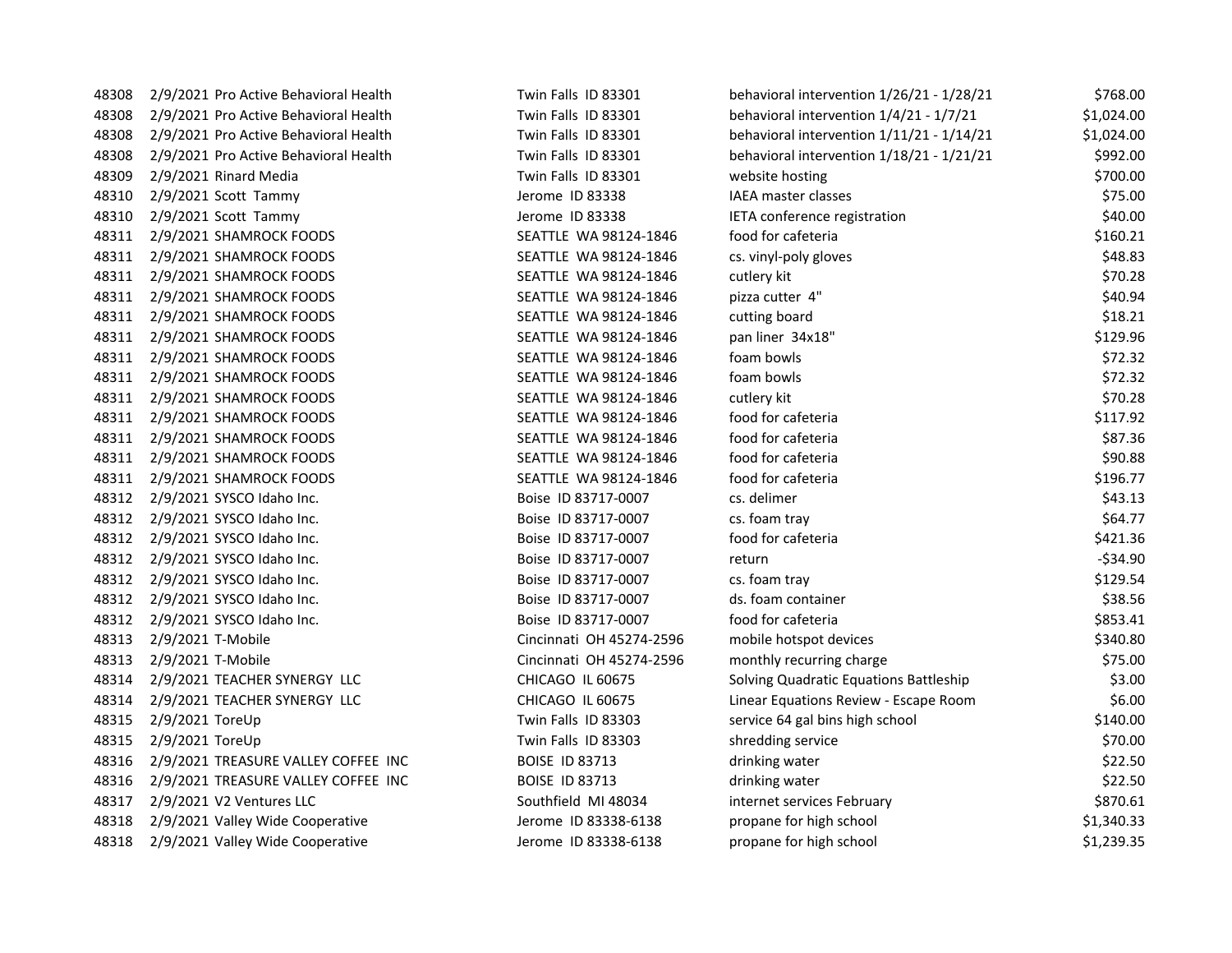| 48318 | 2/9/2021 Valley Wide Cooperative            | Jerome ID 83338-6138      | propane for ag shop            | \$959.40     |
|-------|---------------------------------------------|---------------------------|--------------------------------|--------------|
| 48318 | 2/9/2021 Valley Wide Cooperative            | Jerome ID 83338-6138      | propane for high school        | \$1,320.52   |
| 48318 | 2/9/2021 Valley Wide Cooperative            | Jerome ID 83338-6138      | propane for high school        | \$1,189.64   |
| 48318 | 2/9/2021 Valley Wide Cooperative            | Jerome ID 83338-6138      | propane for ag shop            | \$934.45     |
| 48318 | 2/9/2021 Valley Wide Cooperative            | Jerome ID 83338-6138      | propane for high school        | \$1,119.30   |
| 48318 | 2/9/2021 Valley Wide Cooperative            | Jerome ID 83338-6138      | propane for ag shop            | \$1,019.40   |
| 48319 | 2/9/2021 Venture Upward LLC                 | Orem UT 84097             | credit for teacher salary      | $-51,199.84$ |
| 48319 | 2/9/2021 Venture Upward LLC                 | Orem UT 84097             | grades 6-8                     | \$9,712.50   |
| 48319 | 2/9/2021 Venture Upward LLC                 | Orem UT 84097             | grades 1-5                     | \$28,475.00  |
| 48319 | 2/9/2021 Venture Upward LLC                 | Orem UT 84097             | kindergarten                   | \$1,968.75   |
| 48320 | 2/9/2021 WAXIE SANITARY SUPPLY              | LOS ANGELES CA 90074-8802 | CSL calcium                    | \$187.08     |
| 48321 | 2/9/2021 WESTERN WASTE SERVICES             | JEROME ID 83338           | garbage pickup                 | \$280.00     |
| 48322 | 2/9/2021 ZIGGYS EXPRESS HAGERMAN            | <b>BLISS ID 83314</b>     | fuel for maint. vehicle        | \$18.01      |
| 48322 | 2/9/2021 ZIGGYS EXPRESS HAGERMAN            | <b>BLISS ID 83314</b>     | fuel for JH basketball         | \$45.90      |
|       | 48346 2/18/2021 AMERICAN FIDELITY CO - Flex | Kansas City MO 64121-9326 | Am Fidelity - HSA Svg - 022021 | \$481.91     |
|       | 48346 2/18/2021 AMERICAN FIDELITY CO - Flex | Kansas City MO 64121-9326 | Am Fidelity - HSA Svg - 022021 | \$131.35     |
|       | 48346 2/18/2021 AMERICAN FIDELITY CO - Flex | Kansas City MO 64121-9326 | Am Fidelity - HSA Svg - 022021 | \$406.31     |
|       | 48346 2/18/2021 AMERICAN FIDELITY CO - Flex | Kansas City MO 64121-9326 | Am Fidelity - HSA Svg - 022021 | $-$12.26$    |
|       | 48346 2/18/2021 AMERICAN FIDELITY CO - Flex | Kansas City MO 64121-9326 | Am Fidelity - HSA Svg - 022021 | \$131.35     |
|       | 48346 2/18/2021 AMERICAN FIDELITY CO - Flex | Kansas City MO 64121-9326 | Am Fidelity - HSA Svg - 022021 | \$131.35     |
|       | 48346 2/18/2021 AMERICAN FIDELITY CO - Flex | Kansas City MO 64121-9326 | Am Fidelity - HSA Svg - 022021 | \$43.49      |
|       | 48347 2/18/2021 BLUE CROSS OF IDAHO         | BOISE ID 83707-0948       | <b>Blue Cross - 022021</b>     | \$519.57     |
|       | 48347 2/18/2021 BLUE CROSS OF IDAHO         | BOISE ID 83707-0948       | <b>Blue Cross - 022021</b>     | \$345.15     |
|       | 48347 2/18/2021 BLUE CROSS OF IDAHO         | BOISE ID 83707-0948       | <b>Blue Cross - 022021</b>     | \$456.23     |
|       | 48347 2/18/2021 BLUE CROSS OF IDAHO         | BOISE ID 83707-0948       | Blue Cross-PPO - 022021        | \$3,685.57   |
|       | 48347 2/18/2021 BLUE CROSS OF IDAHO         | BOISE ID 83707-0948       | <b>Blue Cross - 022021</b>     | \$29.71      |
|       | 48347 2/18/2021 BLUE CROSS OF IDAHO         | BOISE ID 83707-0948       | <b>Blue Cross - 022021</b>     | \$7,542.07   |
|       | 48347 2/18/2021 BLUE CROSS OF IDAHO         | BOISE ID 83707-0948       | <b>Blue Cross - 022021</b>     | \$170.73     |
|       | 48347 2/18/2021 BLUE CROSS OF IDAHO         | BOISE ID 83707-0948       | <b>Blue Cross - 022021</b>     | \$1,249.25   |
|       | 48347 2/18/2021 BLUE CROSS OF IDAHO         | BOISE ID 83707-0948       | <b>Blue Cross - 022021</b>     | \$27.94      |
|       | 48347 2/18/2021 BLUE CROSS OF IDAHO         | BOISE ID 83707-0948       | Blue Cross - HSA - 022021      | \$558.95     |
|       | 48347 2/18/2021 BLUE CROSS OF IDAHO         | BOISE ID 83707-0948       | Blue Cross - HSA - 022021      | \$185.03     |
|       | 48347 2/18/2021 BLUE CROSS OF IDAHO         | BOISE ID 83707-0948       | Blue Cross - HSA - 022021      | \$558.95     |
|       | 48347 2/18/2021 BLUE CROSS OF IDAHO         | BOISE ID 83707-0948       | <b>Blue Cross - 022021</b>     | \$1,329.82   |
|       | 48347 2/18/2021 BLUE CROSS OF IDAHO         | BOISE ID 83707-0948       | Health Insurance - 022021      | \$662.36     |
|       | 48347 2/18/2021 BLUE CROSS OF IDAHO         | BOISE ID 83707-0948       | <b>Blue Cross - 022021</b>     | \$2,074.17   |
|       | 48348 2/18/2021 Internal Revenue Service    |                           | IRS-Fica - 022021              | \$3,899.58   |
|       | 48348 2/18/2021 Internal Revenue Service    |                           | IRS-Fica - 022021              | \$43.54      |
|       |                                             |                           |                                |              |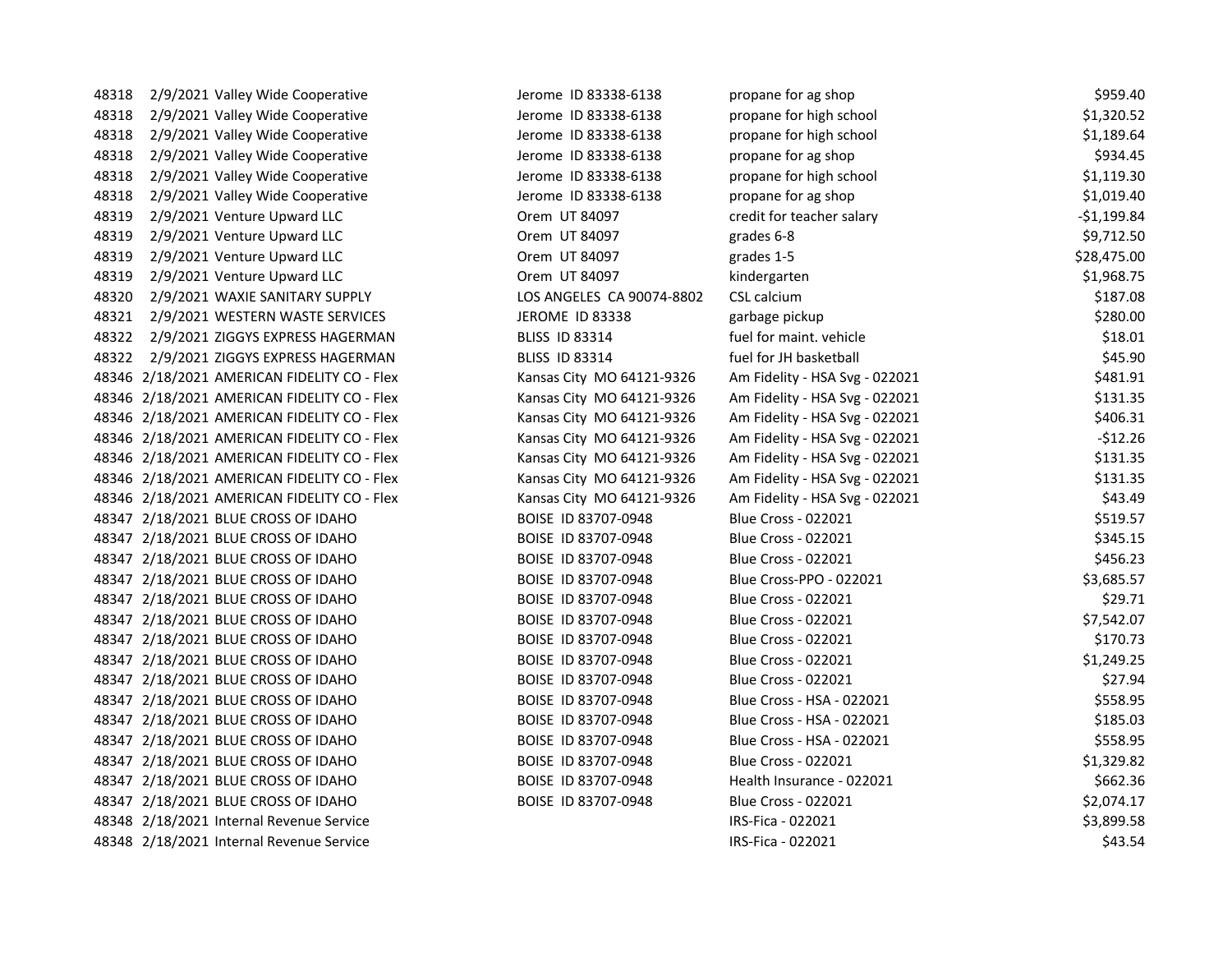| 48348 2/18/2021 Internal Revenue Service                |                     | IRS-Fica - 022021           | \$46.52    |
|---------------------------------------------------------|---------------------|-----------------------------|------------|
| 48348 2/18/2021 Internal Revenue Service                |                     | Medicare - 022021           | \$15.36    |
| 48348 2/18/2021 Internal Revenue Service                |                     | IRS-Fica - 022021           | \$27.49    |
| 48348 2/18/2021 Internal Revenue Service                |                     | IRS-Medicare - 022021       | \$287.88   |
| 48348 2/18/2021 Internal Revenue Service                |                     | IRS-Fica - 022021           | \$382.61   |
| 48348 2/18/2021 Internal Revenue Service                |                     | IRS-Fica - 022021           | \$303.31   |
| 48348 2/18/2021 Internal Revenue Service                |                     | IRS-Medicare - 022021       | \$67.22    |
| 48348 2/18/2021 Internal Revenue Service                |                     | IRS-Fica - 022021           | \$21.50    |
| 48348 2/18/2021 Internal Revenue Service                |                     | IRS-Fica - 022021           | \$334.69   |
| 48348 2/18/2021 Internal Revenue Service                |                     | IRS-Fica - 022021           | \$2,179.28 |
| 48348 2/18/2021 Internal Revenue Service                |                     | IRS-Fica - 022021           | \$525.37   |
| 48348 2/18/2021 Internal Revenue Service                |                     | IRS-Fica - 022021           | \$334.24   |
| 48348 2/18/2021 Internal Revenue Service                |                     | IRS-Fica - 022021           | \$116.27   |
| 48348 2/18/2021 Internal Revenue Service                |                     | IRS-Fica - 022021           | \$138.59   |
| 48348 2/18/2021 Internal Revenue Service                |                     | IRS-Medicare - 022021       | \$247.59   |
| 48348 2/18/2021 Internal Revenue Service                |                     | IRS-Medicare - 022021       | \$123.77   |
| 48348 2/18/2021 Internal Revenue Service                |                     | IRS-Fica - 022021           | \$173.17   |
| 48348 2/18/2021 Internal Revenue Service                |                     | IRS-Fica - 022021           | \$230.44   |
| 48348 2/18/2021 Internal Revenue Service                |                     | IRS-Fica - 022021           | \$331.50   |
| 48348 2/18/2021 Internal Revenue Service                |                     | IRS-Fica - 022021           | \$1,069.68 |
| 48348 2/18/2021 Internal Revenue Service                |                     | IRS-Fica - 022021           | \$14.16    |
| 48348 2/18/2021 Internal Revenue Service                |                     | IRS-Fica - 022021           | \$18.07    |
| 48349 2/18/2021 Public Employee Retirement System of ID | Boise ID 83720-0078 | PERSI-Retirement - 022021   | \$194.88   |
| 48349 2/18/2021 Public Employee Retirement System of ID | Boise ID 83720-0078 | PERSI-Retirement - 022021   | \$522.38   |
| 48349 2/18/2021 Public Employee Retirement System of ID | Boise ID 83720-0078 | PERSI-Retirement - 022021   | \$186.51   |
| 48349 2/18/2021 Public Employee Retirement System of ID | Boise ID 83720-0078 | PERSI-Retirement - 022021   | \$127.75   |
| 48349 2/18/2021 Public Employee Retirement System of ID | Boise ID 83720-0078 | PERSI-Retirement - 022021   | \$541.11   |
| 48349 2/18/2021 Public Employee Retirement System of ID | Boise ID 83720-0078 | PERSI-Retirement - 022021   | \$909.18   |
| 48349 2/18/2021 Public Employee Retirement System of ID | Boise ID 83720-0078 | PERSI-Retirement - 022021   | \$467.16   |
| 48349 2/18/2021 Public Employee Retirement System of ID | Boise ID 83720-0078 | PERSI-Retirement - 022021   | \$1,902.44 |
| 48349 2/18/2021 Public Employee Retirement System of ID | Boise ID 83720-0078 | PERSI-Retirement - 022021   | \$39.80    |
| 48349 2/18/2021 Public Employee Retirement System of ID | Boise ID 83720-0078 | PERSI-Retirement - 022021   | \$364.84   |
| 48349 2/18/2021 Public Employee Retirement System of ID | Boise ID 83720-0078 | PERSI-Retirement - 022021   | \$109.45   |
| 48349 2/18/2021 Public Employee Retirement System of ID | Boise ID 83720-0078 | Persi - Retirement - 022021 | \$474.37   |
| 48349 2/18/2021 Public Employee Retirement System of ID | Boise ID 83720-0078 | PERSI-Retirement - 022021   | \$517.40   |
| 48349 2/18/2021 Public Employee Retirement System of ID | Boise ID 83720-0078 | PERSI-Retirement - 022021   | \$6,237.90 |
| 48349 2/18/2021 Public Employee Retirement System of ID | Boise ID 83720-0078 | PERSI-Retirement - 022021   | \$597.14   |
| 48349 2/18/2021 Public Employee Retirement System of ID | Boise ID 83720-0078 | PERSI-Retirement - 022021   | \$3,589.73 |